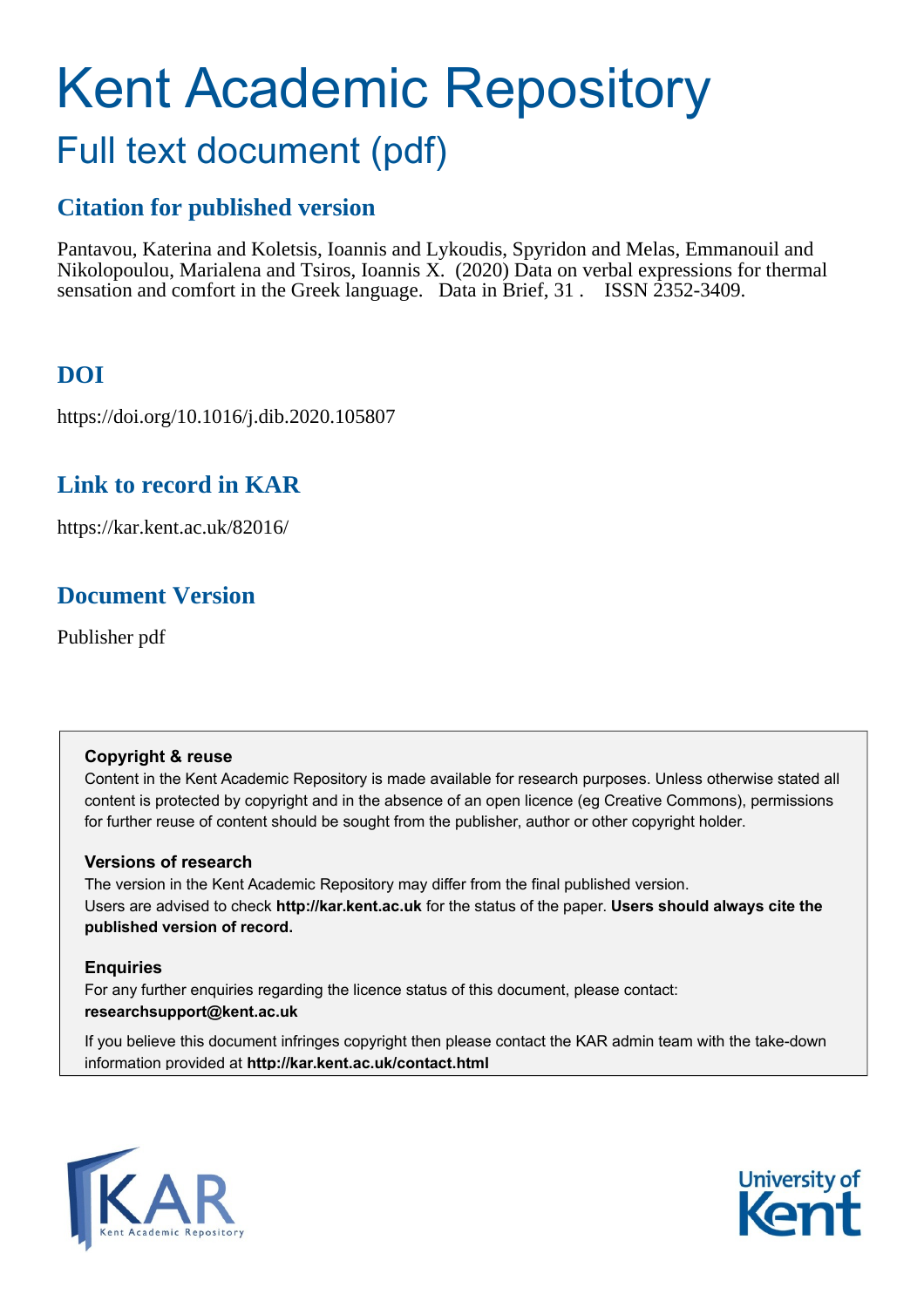Contents lists available at [ScienceDirect](http://www.ScienceDirect.com)

Data in Brief

journal homepage: [www.elsevier.com/locate/dib](http://www.elsevier.com/locate/dib)



Data Article

# Data on verbal expressions for thermal sensation and comfort in the Greek language



### Katerina Pantavouª∗, Ioannis Koletsisª, Spyridon Lykoudis<sup>b</sup>, Emmanouil Melasª, Marialena Nikolopoulou<sup>c</sup>, Ioannis X. Tsirosª

<sup>a</sup> *Laboratory of General and Agricultural Meteorology, Agricultural University of Athens, Athens, Greece*

<sup>b</sup> *Independent researcher, Kalamata, Greece*

<sup>c</sup> *Centre for Architecture and Sustainable Environment, Kent School of Architecture and Planning, University of Kent, Kent, United Kingdom*

#### a r t i c l e i n f o

*Article history:* Received 27 February 2020 Revised 19 May 2020 Accepted 22 May 2020 Available online 2 June 2020

*Keywords:* Thermal sensation Thermal comfort Thermal scale ISO 10551 Greek language Translation influence

#### A B S T R A C T

This article presents data collected during a web-based survey on expressions used to describe thermal sensation and comfort in the Greek language. The survey used a structured questionnaire and delivered through Google Forms. The survey was promoted through social networks and conducted in spring 2019. The data presented herein comprise of the participants' responses to the questionnaire. A total of 359 questionnaires were completed. The participants were Greek speakers, older than 12, with at least a basic knowledge of the English language. The participants were asked to: (a) select the most appropriate translation, from English to Greek, of the nine-point ISO 10551 scale of perceptual judgment on personal thermal state, (b) formulate five, seven and ninepoint thermal sensation scales, (c) report the category of the thermal sensation scale that signifies thermal comfort and (d) to assess the relative distances between the thermal sensation categories of the five, seven and nine-point thermal sensation scales. For the translation of the ISO 10551, the respondents were allowed to choose from a list of 30 Greek wordings. The data have been analysed in the research article entitled "Native influences on the construction of thermal sensation scales" [1].

<sup>∗</sup> Corresponding author.

*E-mail address:* [kpantavou@aua.gr](mailto:kpantavou@aua.gr) (K. Pantavou).

<https://doi.org/10.1016/j.dib.2020.105807>

<sup>2352-3409/© 2020</sup> The Authors. Published by Elsevier Inc. This is an open access article under the CC BY-NC-ND license. [\(http://creativecommons.org/licenses/by-nc-nd/4.0/\)](http://creativecommons.org/licenses/by-nc-nd/4.0/)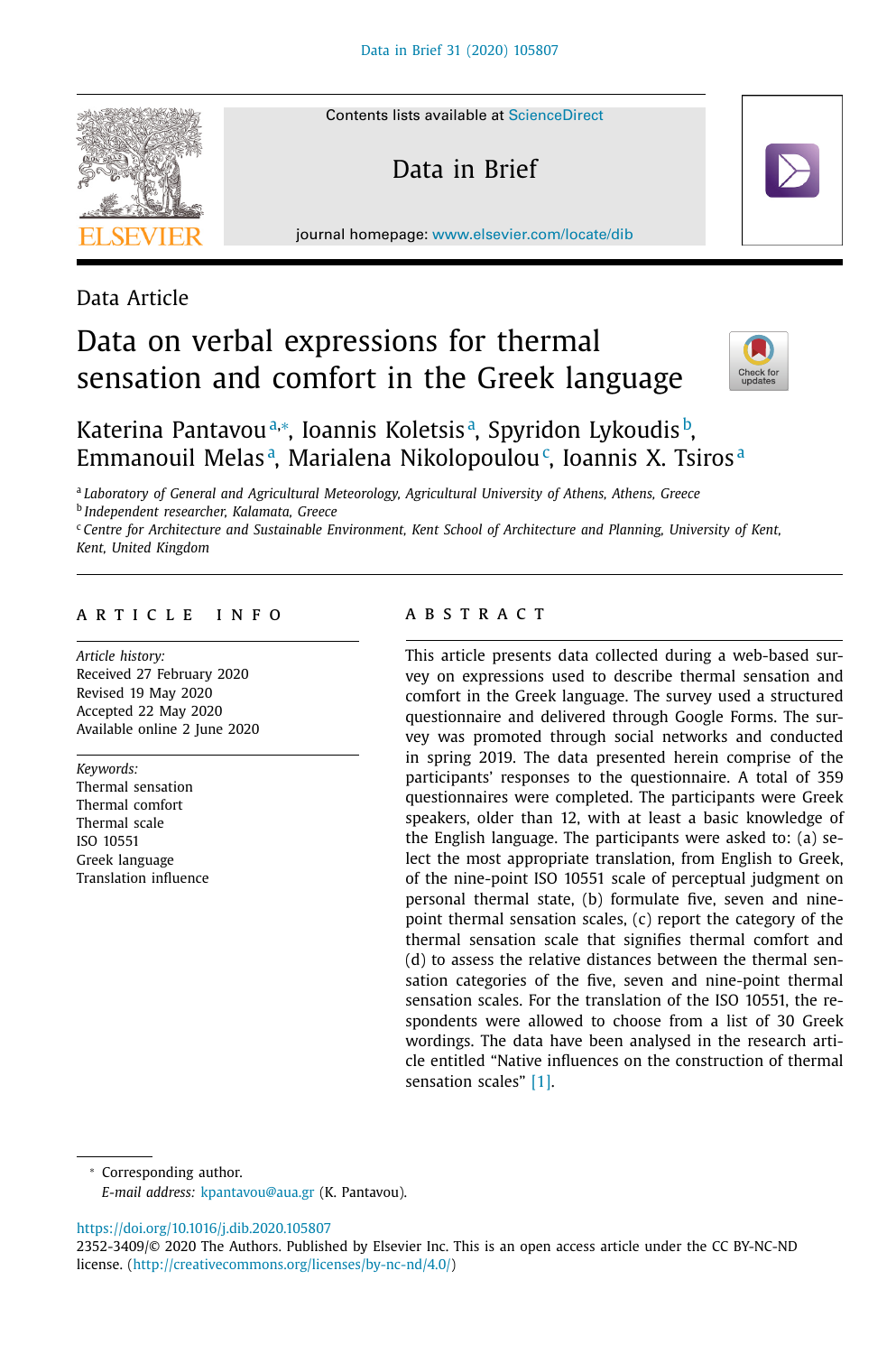© 2020 The Authors. Published by Elsevier Inc. This is an open access article under the CC BY-NC-ND license. [\(http://creativecommons.org/licenses/by-nc-nd/4.0/\)](http://creativecommons.org/licenses/by-nc-nd/4.0/)

#### Specifications table

| Subject                        | Environmental Science                                                                                                                                                                                                                      |  |
|--------------------------------|--------------------------------------------------------------------------------------------------------------------------------------------------------------------------------------------------------------------------------------------|--|
| Specific subject area          | Biometeorology                                                                                                                                                                                                                             |  |
| Type of data                   | Excel file                                                                                                                                                                                                                                 |  |
| How data were acquired         | Ouestionnaire survey (original version in: https://docs.google.com/forms/d/e/<br>1FAIpQLSdz8FM6YIg6xZWAP68GwT5KGzSoB2nEKik8akig2mwwYac4fg/                                                                                                 |  |
|                                | viewform and printout in the supplementary material file Questionnaire.pdf;                                                                                                                                                                |  |
|                                | English version in Table 1)                                                                                                                                                                                                                |  |
| Data format                    | Raw                                                                                                                                                                                                                                        |  |
| Parameters for data collection | Online survey during spring 2019 among Greek speakers older than 12 years<br>with at least a basic knowledge of English language.                                                                                                          |  |
| Description of data collection | A web-based questionnaire on verbal expressions and relative distances<br>between categories of thermal sensation scales was developed on the online<br>survey platform Google Forms and was promoted through the social media.            |  |
| Data source location           | Greece                                                                                                                                                                                                                                     |  |
| Data accessibility             | With the article                                                                                                                                                                                                                           |  |
| Related research article       | Pantavou K., Koletsis I., Lykoudis S., Melas E., Nikolopoulou M., Tsiros I. X.<br>Native influences on the construction of thermal sensation scales. International<br>Journal of Biometeorology (2020), Doi 10.1007/s00484-020-01927-8 [1] |  |

#### **Value of the data**

- The data can be used for the investigation of differentiations between thermal sensation scales constructed originally in the Greek language and those translated from English.
- The data can be used for the development of appropriate thermal sensation scales for questionnaire field surveys on urban design, energy consumption and public health purposes.
- The data can be used for comparisons with similar data from surveys in different languages.
- Finally, the data can be used to test the assumption of equidistance between the categories of thermal sensation scales.

#### **1. Data description**

This article presents raw data from 359 individuals who participated in an online survey on the verbal expressions used in Greek language to express thermal sensation and thermal comfort and to examine the relative distances between categories of thermal sensation. The data refer to participants' responses to the online questionnaire provided as a printout in file *Questionnaire.pdf* and presented in Table 1. The data can be found in the spreadsheet *Data* of the supplementary material file *Data.xlsx*. Spreadsheet *Translations* of file *Data.xlsx* contains the verbal expressions offered to participants for expressing their thermal sensation in Greek along with their translation in English. These translations have been used in the *Data* spreadsheet to replace the Greek terms originally used by the respondents.

The data are separated in five sections (A to E). Section A includes the response identity (ID), date, time and demographic characteristics of the participants (i.e., gender, age, whether or not the participants had basic knowledge of English language). Section B (item 4 of the questionnaire) includes the more appropriate, according to every participant translation of each category of the nine-point ISO 10551 [2] scale of perceptual judgment on personal thermal state (i.e., very cold, cold, cool, slightly cool, neutral, slightly warm, warm, hot very hot) into the Greek language. Sections C to E include three questionnaire items each, referring to a five (section C), a seven (section D) and a nine-point (section E) scale of thermal sensation. The first item of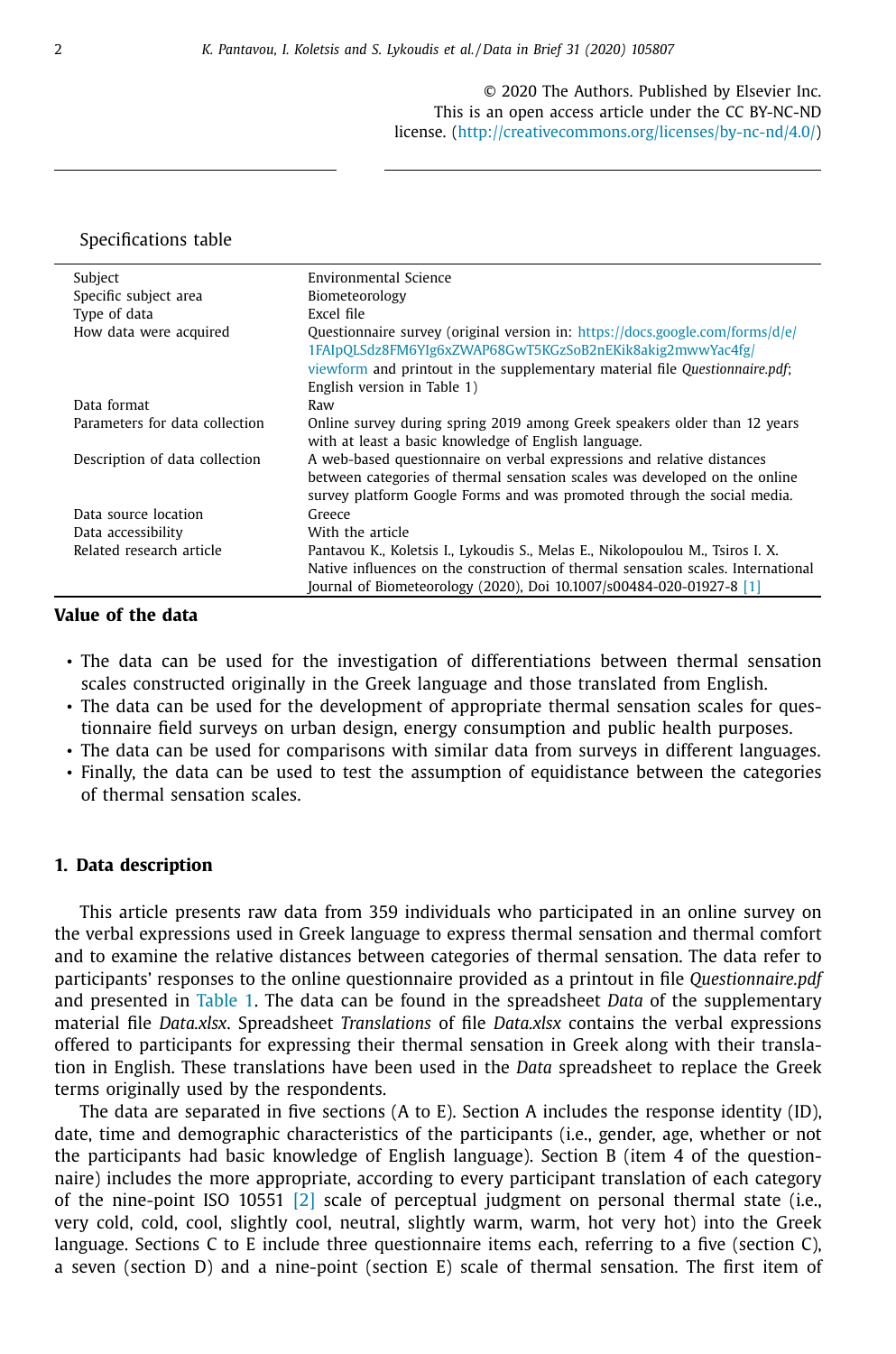#### **Table 1**

Structure and items of the questionnaire used in the online survey.

|                     | Questionnaire item                                                                                                       | Category                   | Response options               |
|---------------------|--------------------------------------------------------------------------------------------------------------------------|----------------------------|--------------------------------|
| <b>Section A</b>    |                                                                                                                          |                            |                                |
| $\mathbf{1}$        | Gender                                                                                                                   |                            | Male                           |
|                     |                                                                                                                          |                            | Female                         |
| $\overline{2}$      | Age                                                                                                                      |                            | $12 - 17$                      |
|                     |                                                                                                                          |                            | $18 - 24$                      |
|                     |                                                                                                                          |                            | $25 - 34$<br>$35 - 44$         |
|                     |                                                                                                                          |                            | $45 - 54$                      |
|                     |                                                                                                                          |                            | $55 - 65$                      |
|                     |                                                                                                                          |                            | > 65                           |
| 3                   | Confirm that you have a basic knowledge of the English                                                                   |                            | I have                         |
|                     | language                                                                                                                 |                            | I do not have                  |
| <b>Section B</b>    |                                                                                                                          |                            |                                |
| 4                   | Translate in Greek language the following terms:                                                                         | Cold                       | 30 Greek wordings <sup>a</sup> |
|                     |                                                                                                                          | Cool                       |                                |
|                     |                                                                                                                          | Neutral                    |                                |
|                     |                                                                                                                          | Hot                        |                                |
|                     |                                                                                                                          | Slightly cool              |                                |
|                     |                                                                                                                          | Slightly warm<br>Very cold |                                |
|                     |                                                                                                                          | Very hot                   |                                |
|                     |                                                                                                                          | Warm                       |                                |
| <b>Section C</b>    |                                                                                                                          |                            |                                |
| 5                   | Order on a five-point scale terms, starting with terms that                                                              | Α                          | 30 Greek wordings <sup>a</sup> |
|                     | express thermal sensation in a cold environment and                                                                      | B                          |                                |
|                     | ending with terms that express thermal sensation in a                                                                    | C                          |                                |
|                     | warm environment                                                                                                         | D                          |                                |
|                     |                                                                                                                          | E                          |                                |
| 6<br>$\overline{7}$ | State the suitable wording for thermal comfort:                                                                          |                            | 30 Greek wordings <sup>a</sup> |
|                     | Assign discrete values to the categories of the five-point<br>scale indicative of their perceived distance from the most |                            | Numbers 0-9                    |
|                     | extreme category of the cold subscale.                                                                                   |                            |                                |
| <b>Section D</b>    |                                                                                                                          |                            |                                |
| 8                   | Order on a seven-point scale terms, starting with terms                                                                  | A                          | 30 Greek wordings <sup>a</sup> |
|                     | that express thermal sensation in a cold environment and                                                                 | B                          |                                |
|                     | ending with terms that express thermal sensation in a                                                                    | $\mathsf{C}$               |                                |
|                     | warm environment                                                                                                         | D                          |                                |
|                     |                                                                                                                          | E                          |                                |
|                     |                                                                                                                          | F                          |                                |
| 9                   | State the suitable wording for thermal comfort:                                                                          | G                          | 30 Greek wordings <sup>a</sup> |
| 10                  | Assign discrete values to the categories of the seven-point                                                              |                            | Numbers 0-13                   |
|                     | scale indicative of their perceived distance from the most                                                               |                            |                                |
|                     | extreme category of the cold subscale.                                                                                   |                            |                                |
| <b>Section E</b>    |                                                                                                                          |                            |                                |
| 11                  | Order on a nine-point scale terms, starting with terms that                                                              | A                          | 30 Greek wordings <sup>a</sup> |
|                     | express thermal sensation in a cold environment and                                                                      | B                          |                                |
|                     | ending with terms that express thermal sensation in a                                                                    | C                          |                                |
|                     | warm environment                                                                                                         | D<br>E                     |                                |
|                     |                                                                                                                          | F                          |                                |
|                     |                                                                                                                          | G                          |                                |
|                     |                                                                                                                          | H                          |                                |
|                     |                                                                                                                          | I                          |                                |
| 12                  | State the suitable wording for thermal comfort:                                                                          |                            | 30 Greek wordings <sup>a</sup> |
| 13                  | Assign discrete values to the category of the nine-point                                                                 |                            | Numbers 0-17                   |
|                     | scale indicative of their perceived distance from the most                                                               |                            |                                |
|                     | extreme category of the cold subscale.                                                                                   |                            |                                |

<sup>a</sup> The 30 Greek wordings are presented in the spreadsheet *Translations* in the excel file *Data.xlsx* (supplementary material).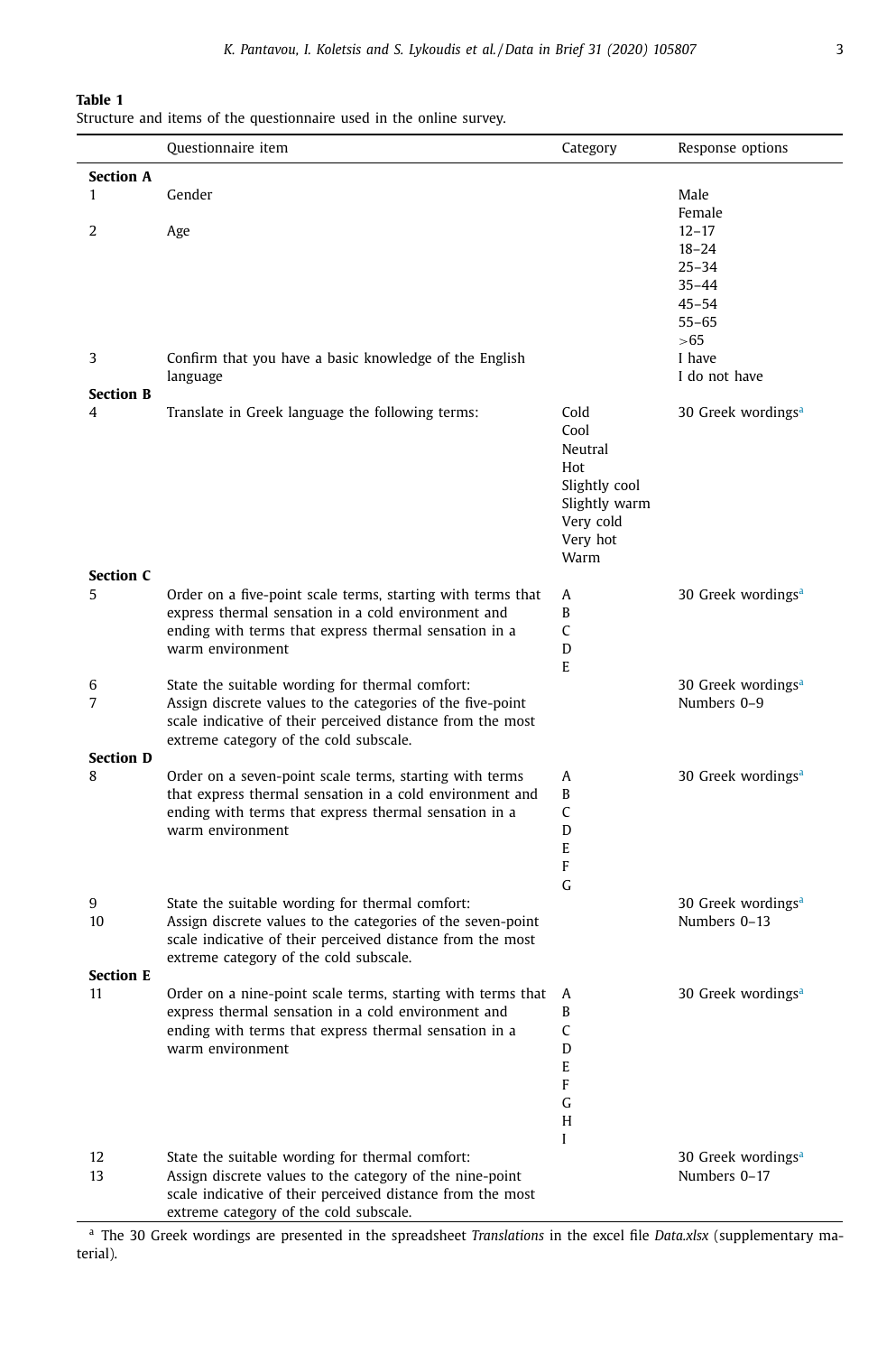each of the sections C to E (items 5, 8 and 11) includes the thermal sensation scale developed by each participant, the second (items 6, 9 and 12) includes the wording term that signifies thermal comfort and the third (items 7, 10 and 13) includes the values assigned to the categories of the scales. The assigned values range between 0 and 9 for the five-point scale (item 7), 0 and 13 to the seven-point scale (item 10) and between 0 and 17 for the nine-point scale (item 13).

#### **2. Experimental design, materials, and methods**

A web-based questionnaire survey was conducted in the context of Urban Biometeorology and Planning (UBiPlan) project carried out by the Agricultural University of Athens, Athens, Greece [3]. The UBiPlan project focuses on (a) modeling urban micrometeorological conditions in order to ameliorate thermal conditions in outdoor public places and enhance their potential use, and (b) on providing guidance for the susceptibility of the population to thermal environment, assessing its potential impact on public health.

The survey was developed on the online survey platform Google Forms  $[4]$ . It was made available through the webpage of the UBiPlan project [3] and was promoted through the social media. A pilot survey was carried out to test and review the questionnaire items by distributing a draft of the questionnaire to selected individuals i.e., both members and non-members of the scientific community. The feedback received from the pilot survey was used to modify the questionnaire items in order to improve usability, readability and clarity.

The online survey was anonymous and was conducted between 28th March and 30th May 2019. The requirements for the participants were that they should be above the age of 12 and have at least a basic knowledge of the English language. The questionnaire was in Greek, and was approved by the Ethics Committee of the Agricultural University of Athens (No 21, 21/03/2019). Table 1 presents the framework of the questionnaire used in the survey. The original questionnaire (in Greek) is presented in the supplementary material (file *Questionnaire.pdf*). The respondents were offered 30 Greek wording options as possible terms for expressing their thermal sensation. These are presented in the spreadsheet *Translations* in the excel file *Data.xlsx* (supplementary material).

The first part of the questionnaire provided background information on the objective and the context of the survey. Section A (items 1–3) included participants' characteristics, i.e., gender, age, and whether they had a basic knowledge of the English language. The next three sections (Sections B-E, items 4–13) became visible only when the participants reported a valid age and basic knowledge of English.

Section B (item 4) asked participants to translate each category of the nine-point ISO 10551 [2] scale of perceptual judgment on personal thermal state (i.e., very cold, cold, cool, slightly cool, neutral, slightly warm, warm, hot very hot) in the Greek language. The categories were ordered alphabetically. For any of the ISO scale categories, the respondents were allowed to choose the most appropriate among 30 Greek wordings. Thirteen of these options (i.e. Greek wordings) were related to cool thermal sensation, five to neutral and twelve to warm thermal sensation. These were presented to the participant divided by subscale (cold, neutral, warm) and ordered alphabetically within each subscale. From these, the participants could select only one wording per scale category. Thirteen of these options (i.e. Greek wordings) were related to cool thermal sensation, five to neutral and twelve to warm thermal sensation. The Greek wording options were related to different translations of cold, cool, neutral, neither cool nor warm, warm and hot accompanied by adverbs or adjectives used in the Greek language to denote "very" or "slightly" and some additional Greek phrases commonly used to describe thermal sensation or weather conditions (i.e., normal, freezing cold, heat wave).

Each section of C to E included three items, considering a five (section C, items 5–7), a seven (section D, items 8–10) and a nine-point scale (section E, items 11–13) of thermal sensation. Items 5, 8 and 10 asked participants to develop their own thermal sensation scale with five, seven and nine-points respectively. Items 6, 9 and 12 asked participants to state the proper wording for thermal comfort with respect to a five, seven and nine-point thermal sensation